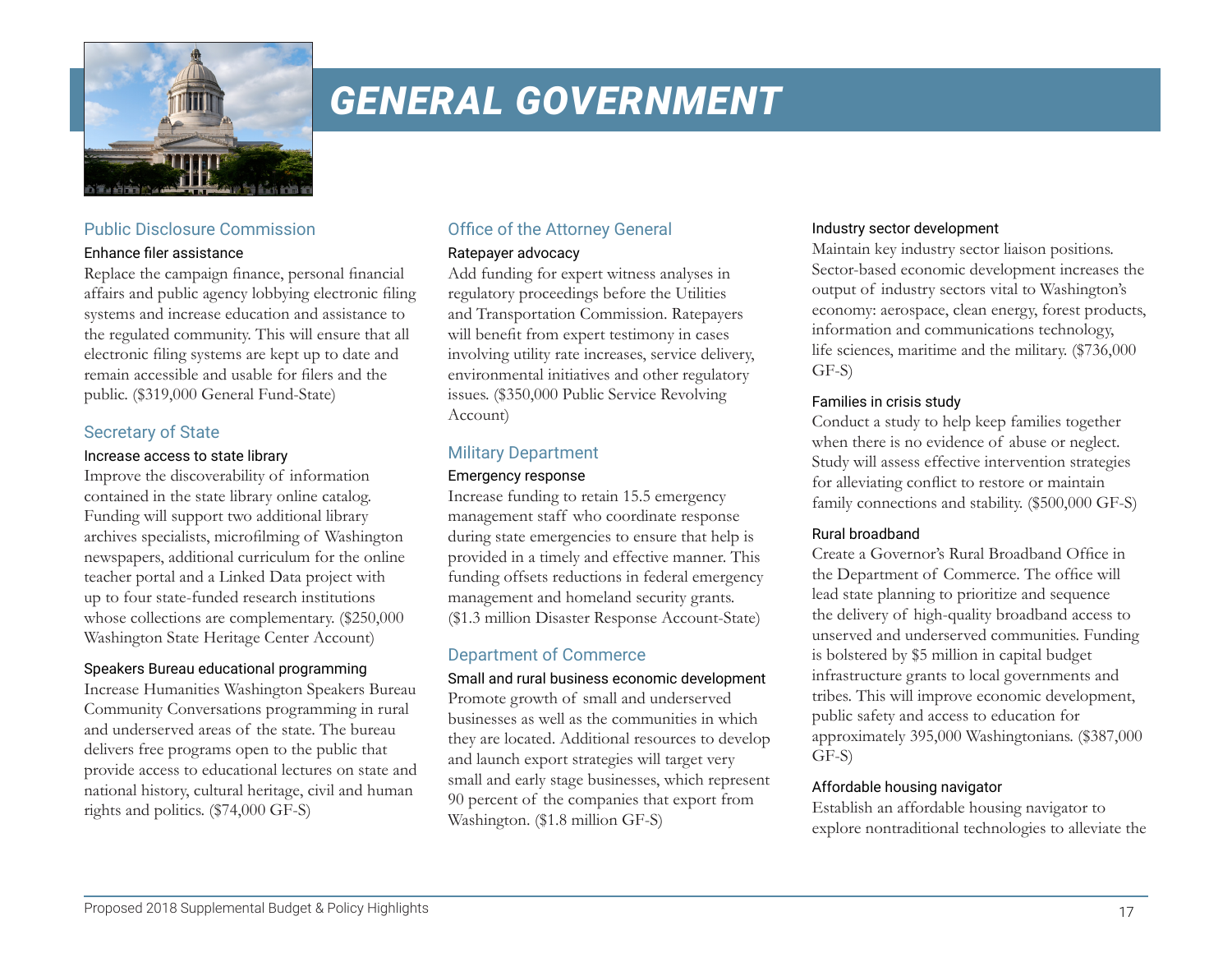# *GENERAL GOVERNMENT*

housing crisis. This staff member will collaborate with the housing development community, elected officials, cities and counties, financial institutions and the public to address affordable housing issues and provide technical assistance. (\$250,000 Housing Trust Account)

#### Lead-based paint abatement

Protect Washingtonians against poisoning from lead-based paint. Higher fees for lead-based paint abatement certifications will fund more technical assistance services and compliance staff. (\$193,000 Lead Paint Account)

#### State Auditor's Office

#### Mandatory caseload and enrollment changes

Increase the number of accountability audits by 10. This will allow the Auditor's Office to examine the books of small agencies that have not been audited for some time, review the use of public resources at large state agencies, and provide lawmakers and taxpayers with assurance that public funds are properly safeguarded. (\$700,000 Performance Audit Government Account)

#### Office of Financial Management

#### 2020 census

Prepare for the 2020 census by creating a comprehensive outreach campaign and public website, conducting media outreach, delivering assistance to local jurisdictions to update addresses and assisting with other census-related demographic services. (\$464,000 GF-S)

#### Public Safety Enhancement Account/Law Enforcement Officers' and Firefighters' Plan 2 Board

#### Public safety and first responders

Provide additional funding to assist local governments in improving public safety. Local governments can invest the additional funding in civil justice, domestic violence prevention, assistance to parents, families with at-risk children or other public safety programs. Funding will also be used to help firefighters and police officers with retirement benefit enhancements. (\$50.0 million GF-S)